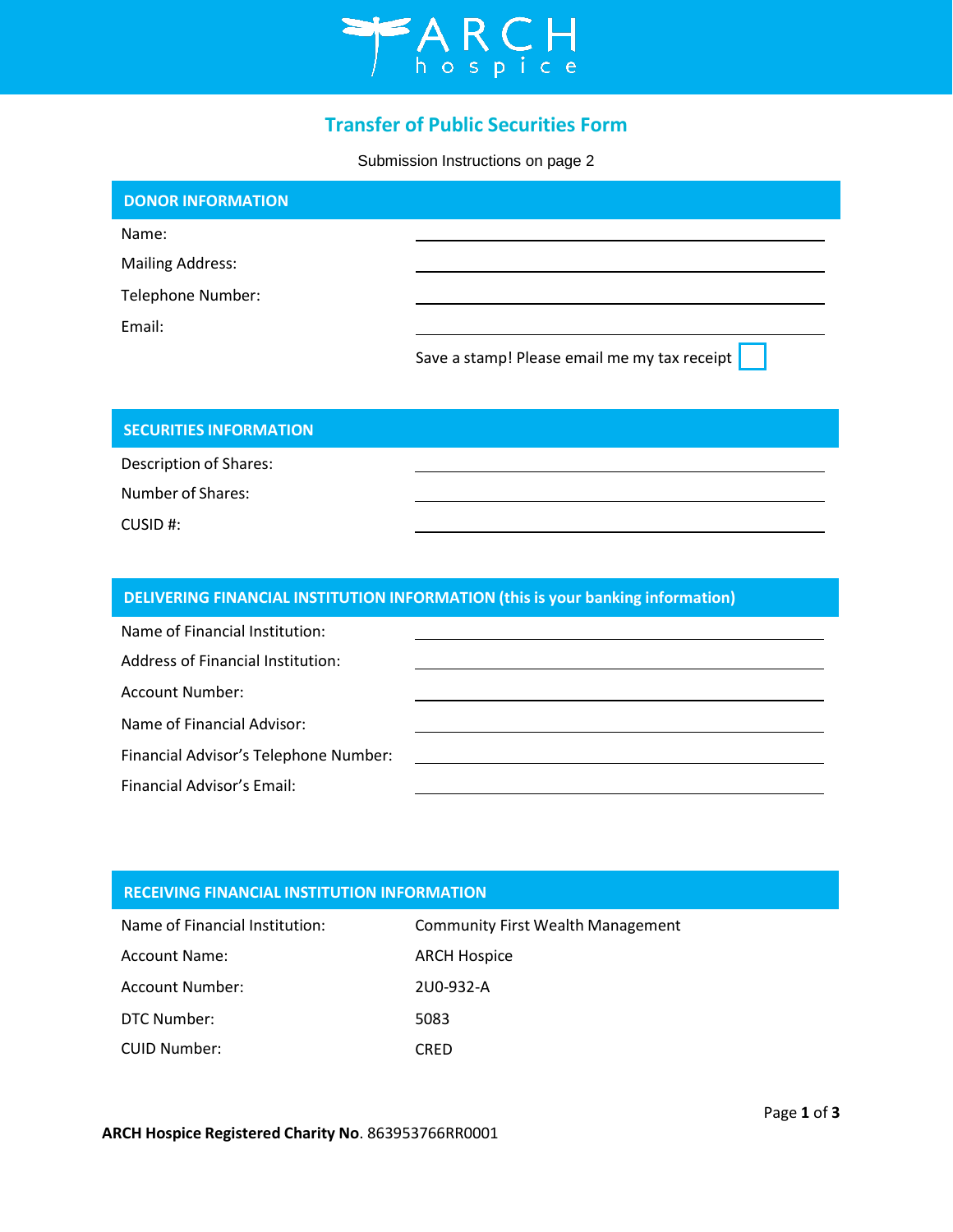

#### **Submission Instructions:**

**1.** Complete the Transfer of Public Securities Form and submit to:

| <b>ARCH Hospice</b><br>Attn: Fund Development<br>229 Fourth Line West<br>Sault Ste. Marie, ON P6A 0B5<br>Fax: 705.942.1444<br>E: info@archhospice.ca | <b>Community First Wealth Management</b><br>Attn: Brandon Boissoneau<br>ASSOCIATE INVESTMENT ADVISOR<br><b>Community First Wealth Management</b><br><b>Credential Securities</b><br>E: BBoissoneau@communityfirst-yncu.com<br>P: 705-942-1836 |
|------------------------------------------------------------------------------------------------------------------------------------------------------|-----------------------------------------------------------------------------------------------------------------------------------------------------------------------------------------------------------------------------------------------|
| Telephone: 705.942.1556 x202                                                                                                                         | F: 1-705-942-0879 TF: 1-866-942-2328                                                                                                                                                                                                          |

- **2.** Community First Wealth Management will notify ARCH Hospice once the transfer has been complete.
- **3.** ARCH Hospice will issue a tax receipt to the donor. The tax receipt will reflect the security's closing price on the trading day on which it is received or the sale price, whichever occurs first.

#### **Authorization:**

It is my/our understanding that the above securities will be offered for sale by ARCH as soon as the transfer is complete, and the net sale proceeds will be credited to ARCH. ARCH will issue a charitable tax receipt for the security's closing price on the trading day on which it is received or for the sale price, whichever event occurs first, in accordance with Canada Revenue Agency's tax receipting guidelines. I acknowledge that I have read the ARCH Policy: Receipt and Valuation of Gifts of Publicly Traded Securities included with this form.

Donor's Signature Donor's Name (please print) Date